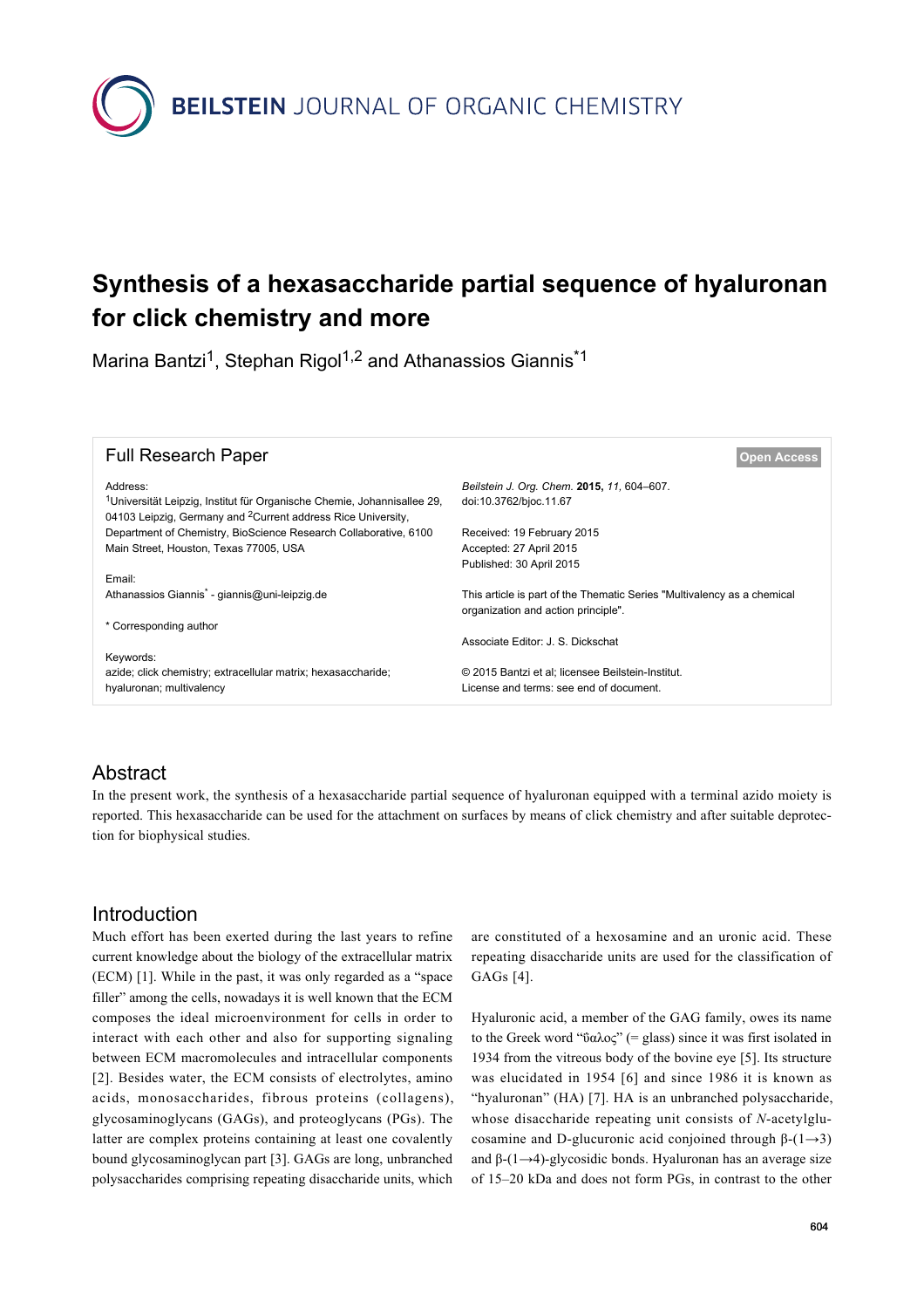GAGs, which are synthesized in the Golgi apparatus or the endoplasmic reticulum [\[8\]](#page-3-5). HA is enzymatically produced by three glycosyltransferases (HA synthases: HAS 1, 2 and 3) in the cellular plasma membrane and its chain can reach a mass of

 $10^2 - 10^4$  kDa [\[9\]](#page-3-6). Despite its simple structure HA can trigger many signaling pathways depending on its fragments' size, thus representing an interesting target in pharmacotherapy. It is involved in tissue repair and wound healing; it serves as space

<span id="page-1-0"></span>

**Scheme 1:** Synthesis of hexasaccharide **10**. Conditions: a) TfOH, NIS, 4 Å molecular sieves, DCM, 0 °C to rt; b) 1. Zn, AcOH; 2. Ac2O, pyridine, 50% (over 2 steps); c) 1. HF·pyridine; 2. Ac2O, pyridine, 70%; d) 1. DMDO, acetone, −78 °C to rt; 2. NaN3, DMF, 70%.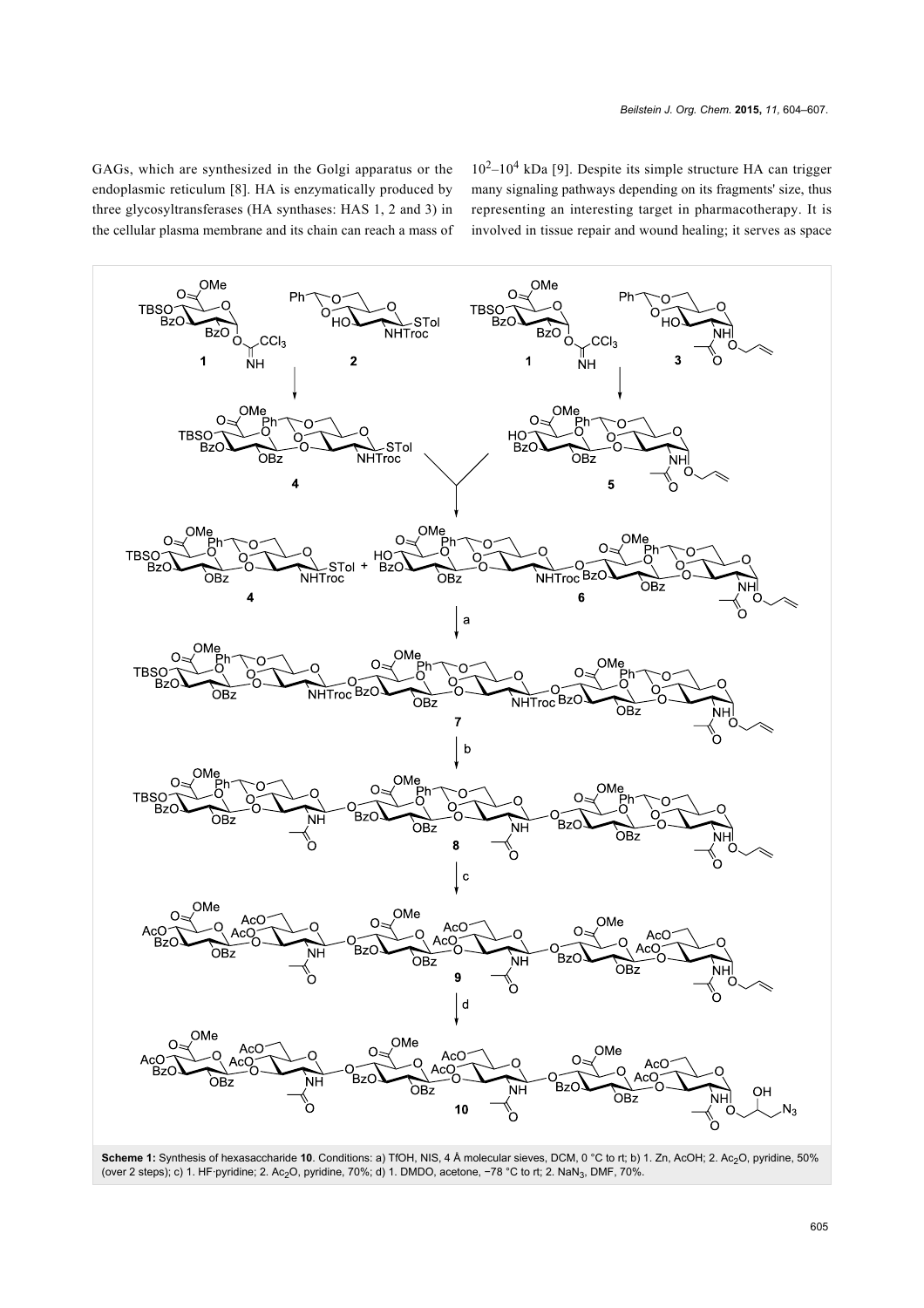filler, lubricant, protector of the joints and water storage [\[4\]](#page-3-1). In addition, HA is able to interact with three major classes of cell surface receptors, namely CD44 (cluster of differentiation 44), RHAMM (receptor for HA-mediated motility) and ICAM-1 (intracellular adhesion molecule-1) [\[10,11\].](#page-3-7) CD44 is a heterogeneous, transmembrane glycoprotein which is overexpressed on the surface of cancer stem cells [\[11,12\]](#page-3-8) and plays a crucial role in the development of different types of cancer [\[13\]](#page-3-9). It seems that short fragments of HA (3–25 disaccharides) cause a proangiogenic effect in contrast to longer ones depending on the activity of this receptor [\[9\]](#page-3-6). Hence, well-defined oligomers related to HA are highly desired as novel pharmacotherapy targets.

Syntheses of HA disaccharides appear for the first time in literature in 1962 from Jeanloz et al. [\[14\]](#page-3-10) and Takanashi et al. [\[15\]](#page-3-11). Since then, many efforts have been done in this field resulting in the synthesis of longer HA fragments which were bearing either a free reducing end or a non-functionalized aglycone [\[16-](#page-3-12) [18\].](#page-3-12) In 2007, a study focusing on the synthesis of HA sequences which could be functionalized and used for biological studies yielded oligosaccharides bearing an alkyl-azide [\[19\]](#page-3-13). Besides the results of this work as well as that from Hsieh-Wilson et al. [\[20\]](#page-3-14) and van der Marel et al. [\[21\]](#page-3-15) both published *O*-1-allylequipped HA subunits, we reported recently the first synthesis of a  $^{13}$ C-labeled HA tetramer for ongoing biophysical studies [\[22\].](#page-3-16) Different methodologies were used to establish the glycosidic linkages; most important was the reaction's stereochemical outcome. Elongation of the synthesized oligosaccharides was easily done, since the TBS-protection is selectively cleavable. The anomeric allyl moiety permits varieties of feasible modifications including the introduction of an azido group. In the frame of a research project aiming the investigation of protein–GAG binding a convergent synthesis of a HA hexamer with a suitably modified aglycone is described herein.

#### Results and Discussion

The synthetic cascade to the desirable hexasaccharide **10** is presented in [Scheme 1](#page-1-0). Trichloroacetimidate **1** [\[20,23\]](#page-3-14) was linked with glycosyl acceptor **2** [\[24,25\]](#page-3-17) using TMSOTf as promoter to obtain disaccharide **4** in 90% yield. Likewise, reaction of glycosyl donor **1** with monosaccharide **3** [\[26\]](#page-3-18) and subsequent *O*-TBS group cleavage with Olah's reagent [\[27\]](#page-3-19), afforded disaccharide **5** in 86% yield. Thence, both disaccharides were coupled through initial activation of **4** with NIS and TfOH to furnish the corresponding protected tetrasaccharide. Furthermore, treatment of the glycosylation product with Olah's reagent and an additional amount of pyridine generated the tetrasaccharide glycosyl acceptor **6** by removal of the TBS group at O-4''' in 59% yield [\[22\].](#page-3-16) The excess amount of pyridine is necessary in order to avoid cleavage of the benzylidene

acetals. Following the same concept, fully protected hexasaccharide **7** was synthesized. Therefore, thioglycoside **4** was activated with NIS and TfOH and subsequently combined with tetrasaccharide **6**. The underlying protecting group pattern with a selectively cleavable silyl group at the non-reducing end of the saccharide sequence permits the further elongation by additional iterative cycles based on the presented methodology. Then, the *N*-Troc groups were cleaved under mild reducing conditions (Zn, AcOH) [\[28\]](#page-3-20) and subsequently the liberated amino groups were acetylated to furnish compound **8**. Eventually, the silyl group and all benzylidene moieties were removed by treatment with Olah's reagent to give, after acetylation, derivative **9**. Finally, oxidation of the terminal olefinic double bond with Murray's reagent [\[29,30\]](#page-3-21) yielded the analogous epoxide that was treated with  $NaN<sub>3</sub>$  in order to afford the desired azido-modified hexasaccharide **10**.

## Conclusion

In conclusion, hexasaccharide **10** was successfully prepared in 26 steps and is readily equipped with a terminal azido group. Thus, allowing it to be used for surface modification via click chemistry. After suitable deprotection it can be used for biophysical studies by interaction with an alkyne group of suitably prepared proteins or proteoglycans giving the opportunity to gain deeper insights into ECM processes. Eventually, this knowledge can be employed during the development of artificial extracellular matrices for basic research in the field of wound healing in skin and bone injuries.

## Supporting Information

#### Supporting Information File 1

Experimental details, analytical data and copies of  ${}^{1}H$  and <sup>13</sup>C NMR spectra for the newly synthesized compounds. [\[http://www.beilstein-journals.org/bjoc/content/](http://www.beilstein-journals.org/bjoc/content/supplementary/1860-5397-11-67-S1.pdf) [supplementary/1860-5397-11-67-S1.pdf\]](http://www.beilstein-journals.org/bjoc/content/supplementary/1860-5397-11-67-S1.pdf)

#### Acknowledgements

This work was partially supported by the Deutsche Forschungsgemeinschaft (Transregio 67, project Z3). We thank Dr. Lothar Hennig, Universität Leipzig, for his general help and especially for recording NMR spectra and interpreting the 2D NMR spectra.

#### References

- <span id="page-2-0"></span>1. Kim, S.-H.; Turnbull, J.; Guimond, S. *J. Endocrinol.* **2011,** *209,* 139–151. [doi:10.1530/JOE-10-0377](http://dx.doi.org/10.1530%2FJOE-10-0377)
- <span id="page-2-1"></span>2. Hynes, R. O. *Science* **2009,** *326,* 1216–1219. [doi:10.1126/science.1176009](http://dx.doi.org/10.1126%2Fscience.1176009)